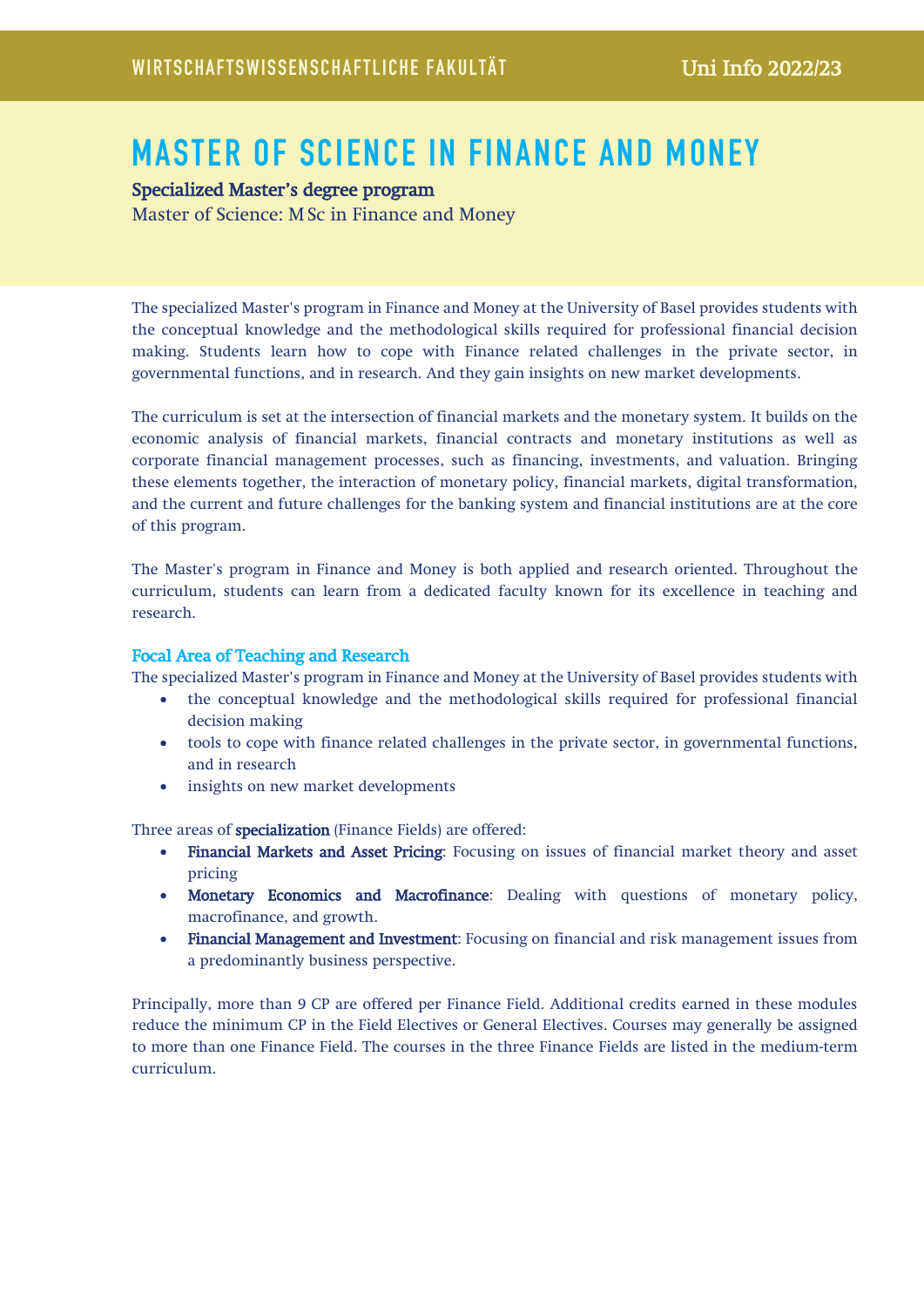#### Course Structure Master Studies

The study program entails achievements totaling 90 credit points of the European Credit Transfer System (ECTS) and a statutory period of study of three semesters. Part-time study increases the duration of the program accordingly.

| <b>Curriculum master studies</b>                                     | <b>ECTS</b> |
|----------------------------------------------------------------------|-------------|
| Master's degree program Finance and Money                            |             |
| <b>Fundamentals in Finance and Money</b>                             | 18          |
| Core Courses in Finance and Monetary Economics                       | 15          |
| Finance Fields:                                                      | 9           |
| • Financial Markets and Asset Pricing or                             |             |
| • Monetary Economics and Macrofinance or                             |             |
| • Financial Management and Investment                                |             |
| <b>Field Electives</b>                                               | 12          |
| General Electives (only if the master's thesis of 18 ECTS is chosen) | 0 or 12     |
| <b>Preparation Master Thesis</b>                                     | 6           |
| <b>Master Thesis</b>                                                 | 18 or 30    |
| Total                                                                | 90          |
|                                                                      |             |

One ECTS credit point roughly equals 30 hours of studying.

#### Course Language

Most lectures are taught in English, some in German. However, the program can be completed by taking only English courses. A level of at least C1 in English is expected.

#### **Exams**

The form of assessment at the Faculty of Business and Economics varies depending on the course. There are primarily end-of-semester examinations, but also seminars and colloquia in which term papers are written and presented. Credit points are only awarded for successful completion of the course.

#### Language Stays / Internships

No language stays or internships are required.

#### Combination of Subjects

There is no possibility to combine this master with other master programs.

#### Start of Program

The Master in Finance and Money is designed as a 3 semester program starting in fall. However, registration is also possible in spring semester but may result in an extension to the regular period of study.

#### Duration of Study

The master in Finance and Money is designed as a 3 semesters program, which requires 90 ECTS points. Part-time study is possible. In that case, we recommend to complete at least 15 CP per semester. The study time will be prolonged accordingly.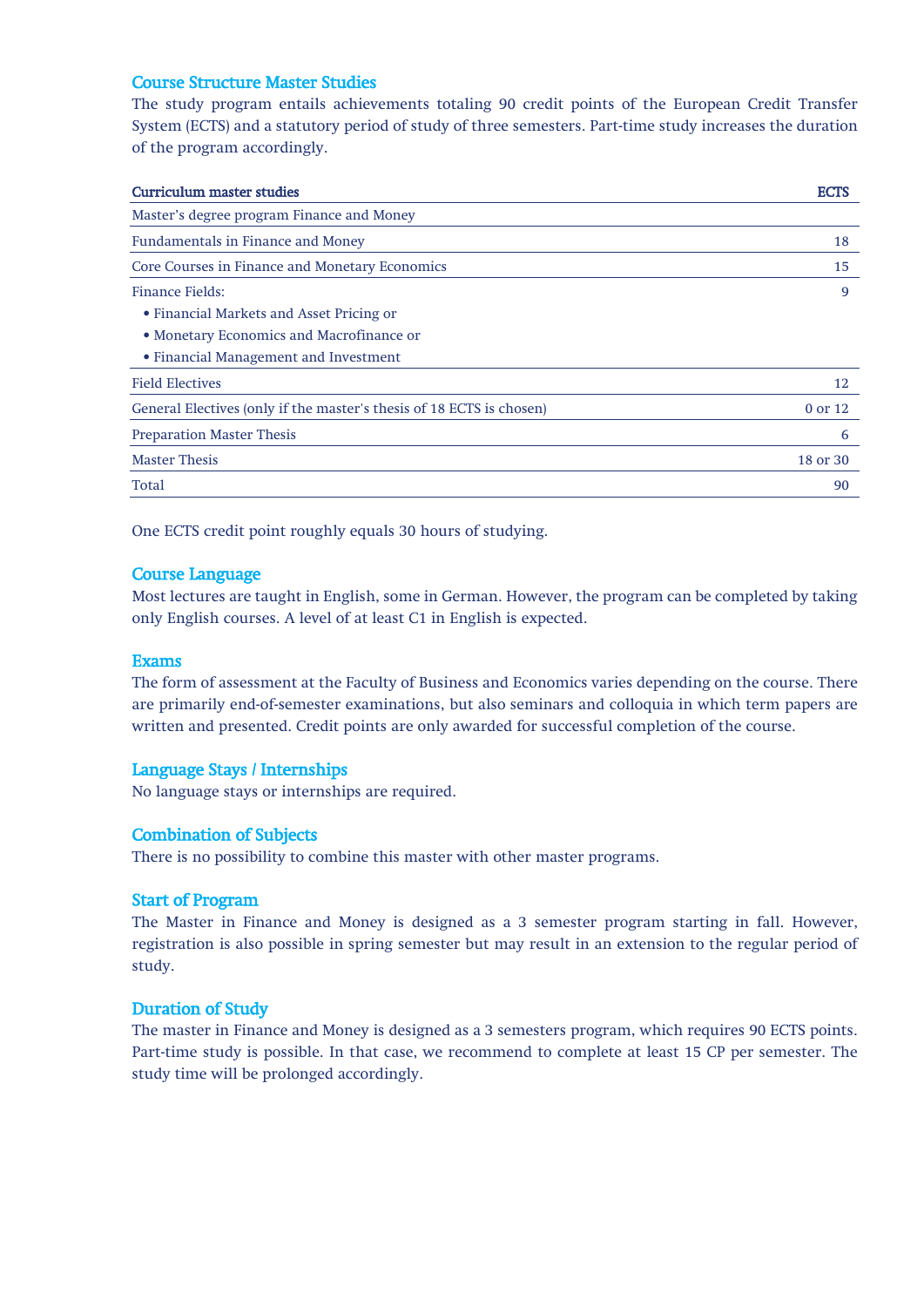#### Career Opportunities

The Master's program in Finance and Money gets you prepared for a career in the financial sector, in particular at central banks, in the banking and insurance sector, in asset management, consulting, and at regulatory authorities as well as in the industry and the government. The specific activities such as research, risk management, valuation, financial analysis, investment management, corporate transactions, portfolio management, monetary and econometric analyses are the key focus areas of the program.

## Admission

Holders of a bachelor's degree from a Swiss university-level higher education institution will be admitted without additional requirements/conditions provided they can prove the following:

- At least 60 CP of undergraduate knowledge in business and economics
- At least 12 CP of undergraduate knowledge in mathematics
- At least 12 CP of undergraduate knowledge in statistics/econometrics.

In the case of all other bachelor's degrees from recognized higher education institutions, the examination committee will evaluate the equivalence of the required undergraduate knowledge, with the bachelor's degree program in business and economics at the University of Basel being the reference.

The following condition must also be met:

The bachelor's degree relevant for admission must have an average grade of at least 5 / unrounded (Swiss grading system 1 to 6, where  $6 = max./4 = pass$ ). As an alternative, holders of a bachelor's degree from a recognized university-level higher education institution may present a current Graduate Record Examination® General Test (or GRE® Test) or a Graduate Management Admission Test (GMAT®), provided the results in the areas of "Quantitative Reasoning" and "Analytical Writing" are among the top 30% at least. For bachelor's degrees that do not have a grade or grade average, the equivalence of the grade to the average grade of at least  $5 /$  unrounded (Swiss grading system 1 to 6, where  $6 = \max.4 = \max.14 = \max.14$ ) reviewed by the examination commission.

Please see the Study Regulations and the Student Regulations of the University of Basel for detailed information on admission requirements. Binding information under: [www.unibas.ch/admission](http://www.unibas.ch/admission)

# Application

Application under [www.unibas.ch/application;](http://www.unibas.ch/application) the application fee amounts to CHF 100.-. Application deadline for the fall semester is April 30, for the spring semester 30 November.

#### Enrollment

The letter of admission also informs students on the procedure of enrollment. In general, students with a Swiss educational background do not have to be present in person for enrollment.

# Tuition fees and scholarships

Tuition fees per semester (also for examination semesters): CHF 850.- Individual costs of living etc. are not included.

Scholarships and student loans: Applications should be sent to the responsible office of the canton in which the parents are eligible to pay their taxes.

# **Mobility**

Semesters abroad are possible and supported by scholarship programs. The mobility programs facilitate the stay at other Swiss universities or foreign universities. Further information: Student Exchange, Petersplatz 1, 4001 Basel, T +41 61 207 30 28, mobility@unibas.ch